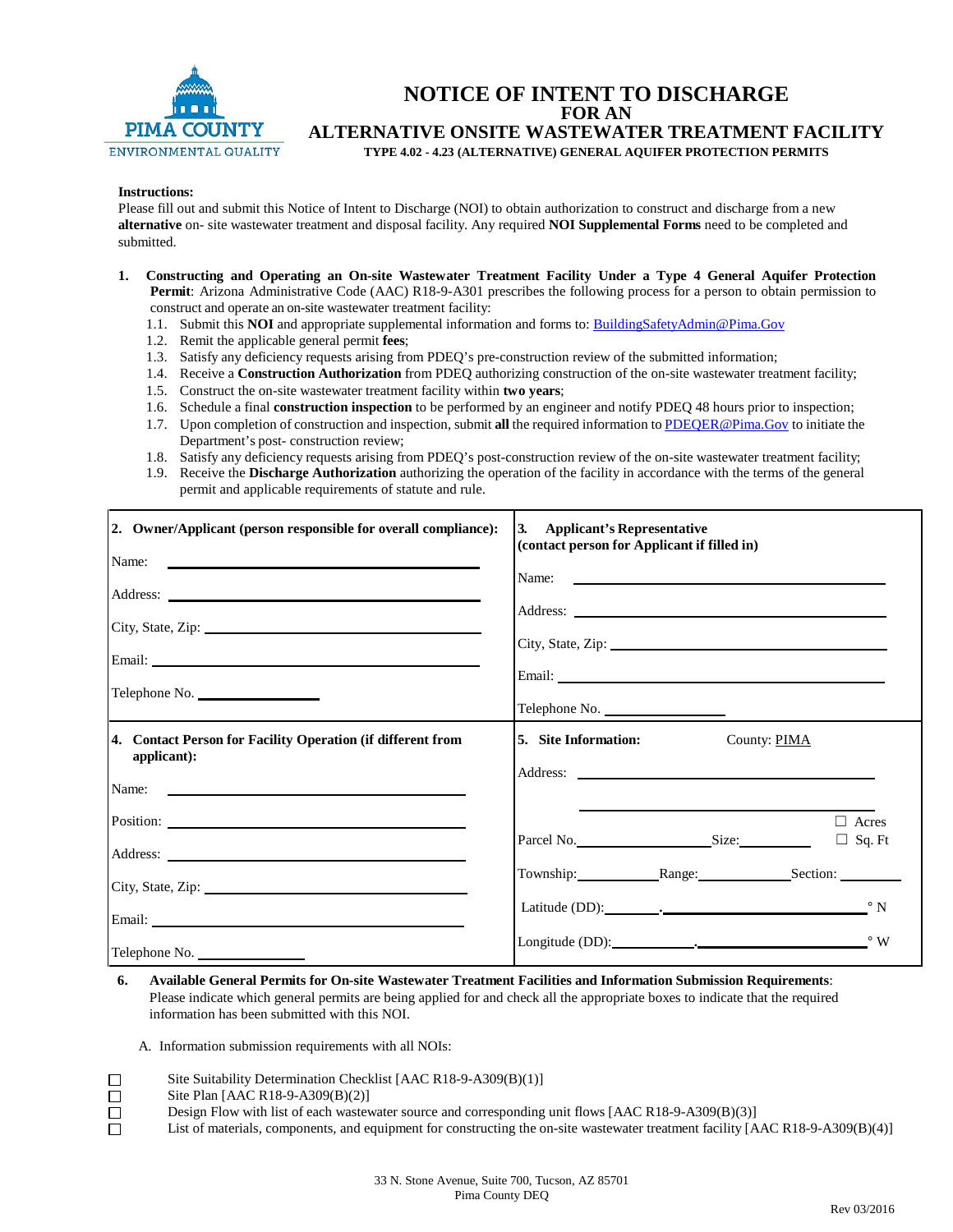B. Information submission requirements with NOIs for General Permits 4.03 through 4.23:

| $\Box$<br>$\Box$                                                                     | Construction quality drawings [AAC R18-9-<br>A309(B)(6)] Operation and maintenance plan [AAC<br>$R18-9-A309(B)(6)$ ]                                                                                                                                                                                                                                                                                                                                                                                                                                        |
|--------------------------------------------------------------------------------------|-------------------------------------------------------------------------------------------------------------------------------------------------------------------------------------------------------------------------------------------------------------------------------------------------------------------------------------------------------------------------------------------------------------------------------------------------------------------------------------------------------------------------------------------------------------|
| $\Box$                                                                               | C. General Permits, corresponding information submission requirements, and Pima County Department of Environmental<br>Quality fees: The fee for the first General Permit applied for is \$500 plus \$100 for each additional General Permit used in<br>the design. For systems greater than 3,000 gpd to less than 24,000 gpd, the fee is \$1000. [PCC 7.03.125.4.b]                                                                                                                                                                                        |
| $\Box$<br>$\begin{array}{c} \square \\ \square \end{array}$<br>$\Box$<br>$\Box$      | 4.2<br>Septic Tank/Disposal by Trench, Bed, Chamber Technology or Seepage Pit, Less than 3,000 GPD Daily Flow<br>[AAC R18-9-E302]<br>Standard<br>Septic<br>Tank<br>Trench<br>Disposal<br><b>Bed Disposal</b><br>Chamber Technology<br>Disposal Seepage Pit                                                                                                                                                                                                                                                                                                  |
| $\Box$<br>$\begin{array}{c} \square \\ \square \end{array}$<br>$\Box$<br>$\Box$<br>П | 4.3<br><b>Composting Toilet, Less than 3,000 GPD Daily Flow [AAC</b><br>R18-9-E303] Name and address of manufacturer<br>Product model number<br>Rate of composting, capacity, waste accumulation and volume calculations<br>Documentation of listing by a national listing organization indicating that the composting toilet meets the stated<br>manufacturer's specifications for loading, treatment performance, and operation<br>The method of vector control<br>The planned method for disposing of the composted human excrement residue and drainage |
| $\Box$                                                                               | 4.4<br>Pressure Distribution System, Less than 3,000 GPD Daily Flow [AAC<br>R18-9-E304] A copy of operation, maintenance, and warranty materials for the<br>principal components<br>A copy of dosing specifications, including pump curves, dispersing component curves, and float control settings                                                                                                                                                                                                                                                         |
| $\Box$<br>□                                                                          | 4.5<br>Gravelless Trench, Less than 3,000 GPD Daily Flow [AAC R18-9-E305]<br>The soil absorption area that is required if a conventional disposal field trench filled with<br>aggregate is used The configuration and size of the proposed gravelless disposal field<br>The manufacturer's installation instructions and warranty of performance for absorbing wastewater into the native soil                                                                                                                                                              |
| $\Box$<br>$\Box$                                                                     | 4.6<br>Natural Seal Evapotranspiration Bed, Less than 3,000 GPD Daily Flow [AAC R18-9-E306]<br>Capillary rise potential test results for the media used to fill the evapotranspiration bed, unless sand meeting a $D_{50}$ of 0.1<br>millimeter is used<br>Water mass balance calculations used to size the evapotranspiration bed                                                                                                                                                                                                                          |
| $\Box$                                                                               | 4.7<br>Lined Evapotranspiration Bed, Less than 3,000 GPD Daily Flow [AAC R18-9-E307]<br>Capillary rise potential test results for the media used to fill the evapotranspiration bed, unless sand meeting a $D_{50}$ of 0.1<br>millimeter is used<br>Water mass balance calculations used to size the evapotranspiration bed                                                                                                                                                                                                                                 |
| $\Box$<br>$\Box$                                                                     | 4.8<br>Wisconsin Mound, Less than 3,000 GPD Daily Flow [AAC R18-9-E308]<br>Specifications for the internal wastewater distribution system media proposed for use in the mound<br>Two scaled or dimensioned cross sections of the mound (one of shortest basal area footprint dimension and one of<br>lengthwise dimension)<br>Design calculations following the "Wisconsin Mound Soil Absorption System: Siting, Design, and Construction<br>Manual," published by the University of Wisconsin - Madison, January 1990 Edition                              |
|                                                                                      | 4.9<br><b>Engineered Pad System, Less than 3,000 GPD Daily Flow [AAC</b><br>R18-9-E309] Design materials and construction specifications for the<br>engineered pad system                                                                                                                                                                                                                                                                                                                                                                                   |
| 4.10                                                                                 | <b>Intermittent Sand Filter, Less than 3,000 GPD Daily Flow [AAC R18-9-E310]</b><br>$\Box$ Specifications for the media proposed for use in the sand filter                                                                                                                                                                                                                                                                                                                                                                                                 |

## **4.11 Peat Filter**, Less than 3,000 GPD Daily Flow [AAC R18-9-E311]

 $\square$  Specifications for the peat media proposed for use in the filter or provided in the peat module, including the porosity, degree of humification, pH, particle size distribution, moisture content, surface area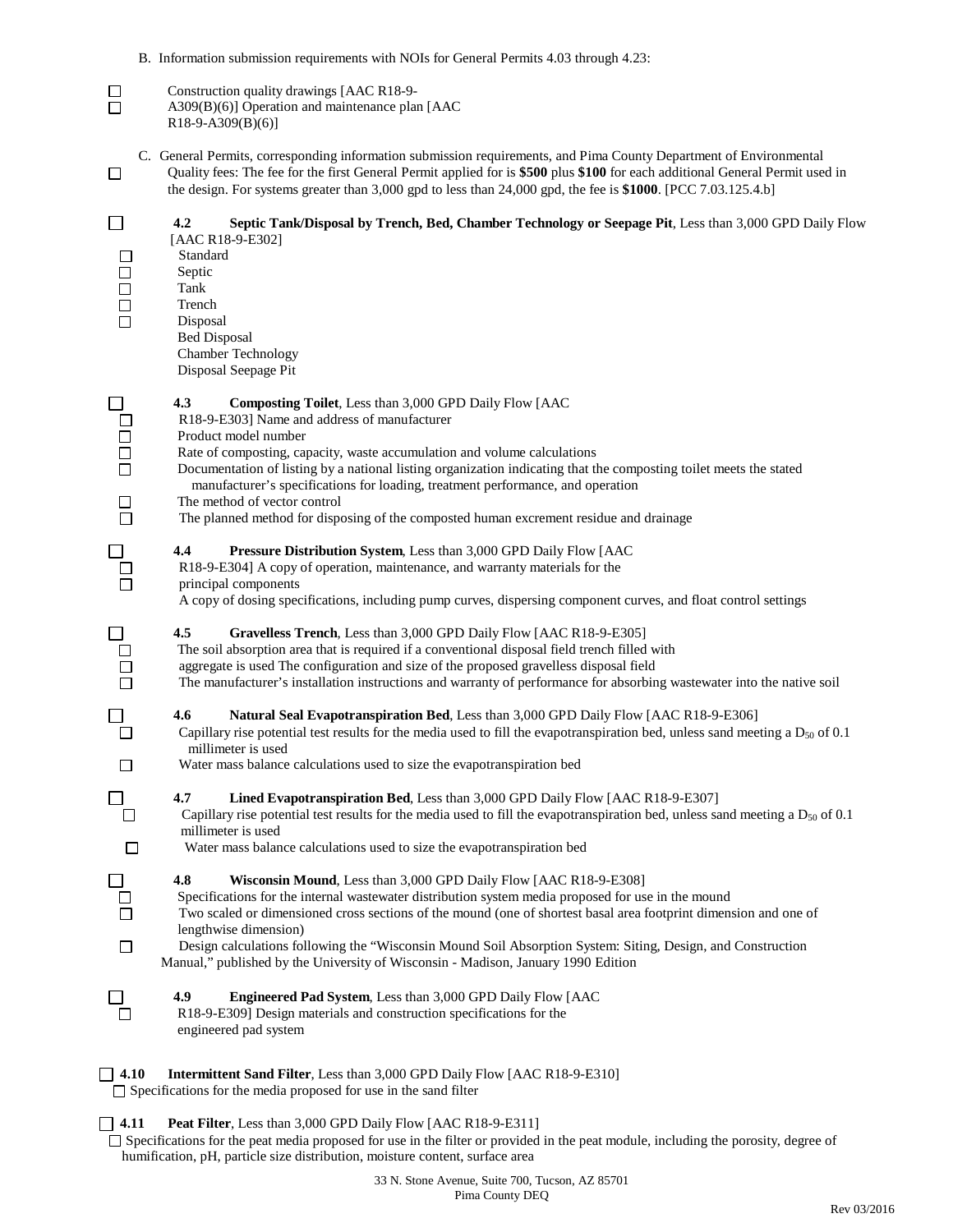|                                                                                                                                                                                                                                                                                                                                                                                                                                                                                                                                                                                                                                                                                                       | □ A statement of whether the peat is air dried, and whether the peat is from sphagnum moss or bog cotton<br>$\Box$ A description of the degree of decomposition<br>$\Box$ Specifications for installing the peat media<br>□ If a peat module is used, the name and address of the manufacturer, the model number, and a copy of the manufacturer's warranty |  |  |  |  |  |  |  |
|-------------------------------------------------------------------------------------------------------------------------------------------------------------------------------------------------------------------------------------------------------------------------------------------------------------------------------------------------------------------------------------------------------------------------------------------------------------------------------------------------------------------------------------------------------------------------------------------------------------------------------------------------------------------------------------------------------|-------------------------------------------------------------------------------------------------------------------------------------------------------------------------------------------------------------------------------------------------------------------------------------------------------------------------------------------------------------|--|--|--|--|--|--|--|
| Textile Filter, Less than 3,000 GPD Daily Flow [AAC R18-9-E312]<br>$1 \; 4.12$<br>$\Box$ The name and address of the filter manufacturer<br>$\Box$ The filter model number<br>$\Box$ A copy of the manufacturer's filter warranty<br>$\Box$ If the system is for nitrogen reduction to 15 mg/L, five-month arithmetic mean, specifications on the nitrogen reduction performance of<br>the filter system, and corroborating third-party test data<br>$\Box$ The manufacturer's operation and maintenance recommendations to achieve a 20-year operational life<br>□ If a pump or aerator is required for proper operation, the pump or aerator model number and a copy of the manufacturer's warranty |                                                                                                                                                                                                                                                                                                                                                             |  |  |  |  |  |  |  |
| $\Box$ 4.13                                                                                                                                                                                                                                                                                                                                                                                                                                                                                                                                                                                                                                                                                           | <b>Denitrifying System Using Separated Wastewater Streams, Less than 3,000 GPD Daily Flow [AAC R18-9-E313]</b>                                                                                                                                                                                                                                              |  |  |  |  |  |  |  |
| 4.14                                                                                                                                                                                                                                                                                                                                                                                                                                                                                                                                                                                                                                                                                                  | Sewage Vault, Less than 3,000 GPD Daily Flow [AAC R18-9-E314]                                                                                                                                                                                                                                                                                               |  |  |  |  |  |  |  |
| $\overline{1}$ 4.15<br>Aerobic System, Less than 3,000 GPD Daily Flow [AAC R18-9-E315]<br>$\Box$ Evidence of performance specified in AAC R18-9-E315(B)<br>$\Box$ The name and address of the aerobic system manufacturer<br>$\Box$ The model number<br>$\Box$ A copy of the manufacturer's warranty and operation & maintenance recommendations to achieve performance for a 20-year life<br>□ If nitrogen reduction is proposed, specifications on system nitrogen reduction performance and corroborating third party test data                                                                                                                                                                    |                                                                                                                                                                                                                                                                                                                                                             |  |  |  |  |  |  |  |
| 4.16<br>Nitrate-Reactive Media Filter, Less than 3,000 GPD Daily Flow [AAC R18-9-E316]<br>$\hfill\Box$<br>The name and address of the filter manufacturer<br>$\Box$ The filter model number<br>$\Box$ The manufacturer's requirements for pretreated wastewater supplied to the nitrate-reactive media filter<br>$\Box$ The manufacturer's warranty and operation & maintenance recommendations to achieve a 20-year operational life<br>The manufacturer name and model number for all appurtenances that significantly contribute to the performance required                                                                                                                                       |                                                                                                                                                                                                                                                                                                                                                             |  |  |  |  |  |  |  |
| 4.17                                                                                                                                                                                                                                                                                                                                                                                                                                                                                                                                                                                                                                                                                                  | Cap System, Less than 3,000 GPD Daily Flow [AAC R18-9-E317]<br>$\Box$ Specifications for the proposed cap fill material                                                                                                                                                                                                                                     |  |  |  |  |  |  |  |
| $\Box$ 4.18                                                                                                                                                                                                                                                                                                                                                                                                                                                                                                                                                                                                                                                                                           | <b>Constructed Wetland, Less than 3,000 GPD Design Flow [AAC R18-9-E318]</b>                                                                                                                                                                                                                                                                                |  |  |  |  |  |  |  |
| $\sqrt{4.19}$<br><b>Sand-Lined Trench</b> , Less than 3,000 GPD Design Flow [AAC R18-9-E319]<br>$\Box$ Specifications for the proposed media in the trench                                                                                                                                                                                                                                                                                                                                                                                                                                                                                                                                            |                                                                                                                                                                                                                                                                                                                                                             |  |  |  |  |  |  |  |
| 4.20                                                                                                                                                                                                                                                                                                                                                                                                                                                                                                                                                                                                                                                                                                  | <b>Disinfection Devices, Less than 3,000 GPD Design Flow [AAC R18-9-E320]</b>                                                                                                                                                                                                                                                                               |  |  |  |  |  |  |  |
| 4.21                                                                                                                                                                                                                                                                                                                                                                                                                                                                                                                                                                                                                                                                                                  | Surface Disposal, Less than 3,000 GPD Design Flow [AAC R18-9-E321]                                                                                                                                                                                                                                                                                          |  |  |  |  |  |  |  |
| 4.22<br>Subsurface Drip Irrigation, Less than 3,000 GPD Design Flow [AAC R18-9-E322]<br>$\Box$ Documentation of the pretreatment method proposed to achieve the wastewater criteria specified in AAC R18-9-A322(B)(1)<br>$\Box$ Initial filter and drip irrigation flushing settings<br>$\Box$ Site evapotranspiration calculations if used to reduce the size of the disposal works<br>□ If supplemental irrigation water is introduced to the drip system, an identification of the cross-connection controls, backflow controls,<br>and supplemental water sources                                                                                                                                 |                                                                                                                                                                                                                                                                                                                                                             |  |  |  |  |  |  |  |
| 3,000 to less than 24,000 GPD Design Flow [AAC R18-9-E323] \$1000 Fee<br>4.23<br>$\mathsf{L}$<br>□ A performance assurance plan consisting of tasks, schedules, and estimated annual costs for operating, maintaining, and monitoring<br>performance over a 20-year operational life<br>□ Design documents and the performance assurance plan, signed, dated and sealed by an Arizona-registered professional engineer<br>$\Box$ Any documentation submitted under the alternative design, construction, or operational feature procedure in R18-9-A312 (G)                                                                                                                                           |                                                                                                                                                                                                                                                                                                                                                             |  |  |  |  |  |  |  |

A demonstration of total nitrogen discharge control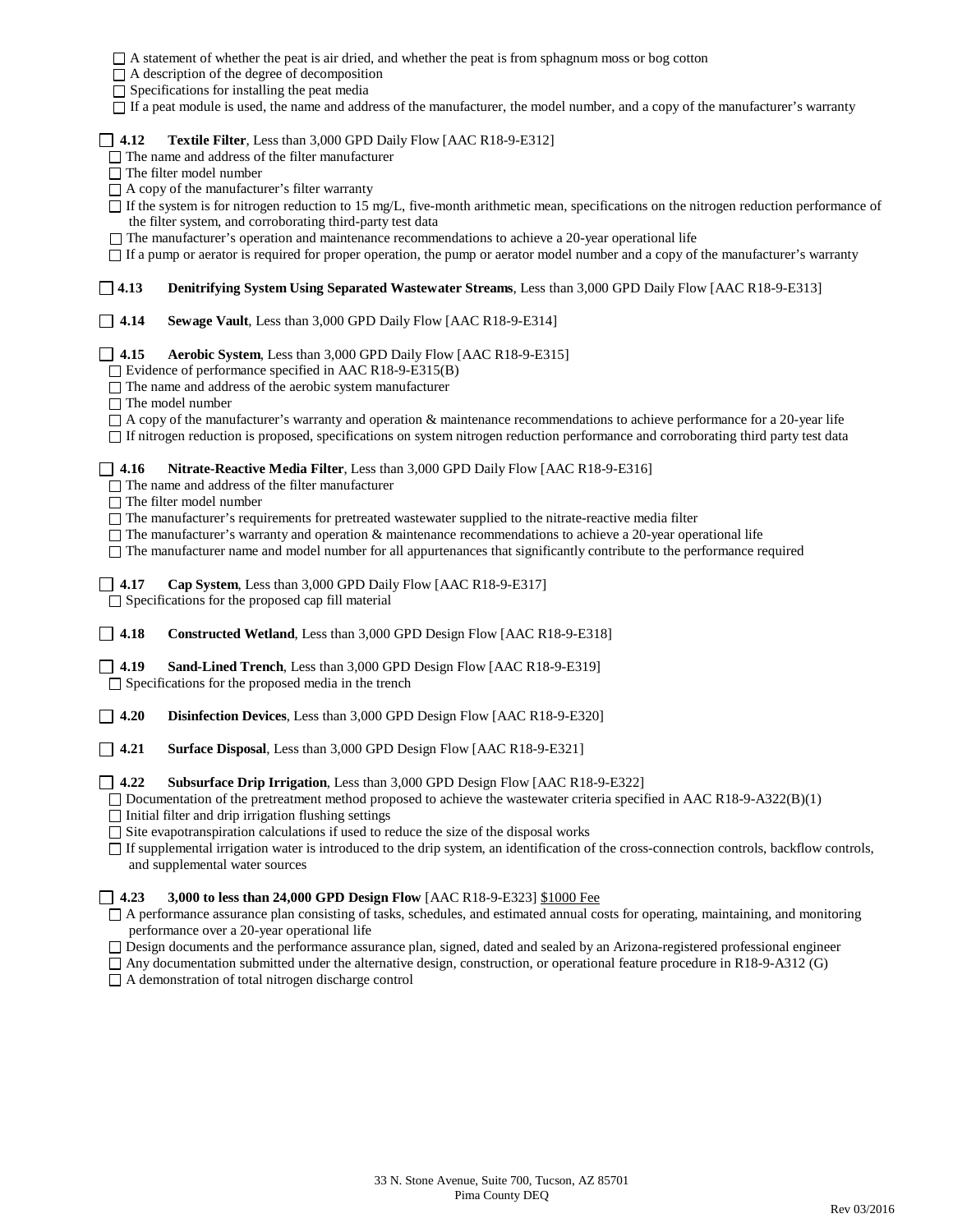### **7. Narrative Description of Project:**

| Describe sewage sources and characteristics, proposed treatment and disposal train and indicate all applicable general permit numbers; |
|----------------------------------------------------------------------------------------------------------------------------------------|
| indicate daily design flow and expected date of operation:                                                                             |

|                                                                                                                                                                           | 8. Existing Environmental Permits:<br>Please list any state or federal environmental permits already issued or needed by the facility, including any individual permit, Groundwater<br>Quality Protection Permit, or Notice of Disposal.                                                                                                                                                                                                                                                                                                                                                                                                                                                                                                                                                                                                                                                                                                                                        |  |  |  |
|---------------------------------------------------------------------------------------------------------------------------------------------------------------------------|---------------------------------------------------------------------------------------------------------------------------------------------------------------------------------------------------------------------------------------------------------------------------------------------------------------------------------------------------------------------------------------------------------------------------------------------------------------------------------------------------------------------------------------------------------------------------------------------------------------------------------------------------------------------------------------------------------------------------------------------------------------------------------------------------------------------------------------------------------------------------------------------------------------------------------------------------------------------------------|--|--|--|
| □ New installation of an on-site wastewater treatment facility. No other environmental permits exist or are needed.<br>□ Other environmental permits exist or are needed: |                                                                                                                                                                                                                                                                                                                                                                                                                                                                                                                                                                                                                                                                                                                                                                                                                                                                                                                                                                                 |  |  |  |
|                                                                                                                                                                           |                                                                                                                                                                                                                                                                                                                                                                                                                                                                                                                                                                                                                                                                                                                                                                                                                                                                                                                                                                                 |  |  |  |
|                                                                                                                                                                           |                                                                                                                                                                                                                                                                                                                                                                                                                                                                                                                                                                                                                                                                                                                                                                                                                                                                                                                                                                                 |  |  |  |
|                                                                                                                                                                           |                                                                                                                                                                                                                                                                                                                                                                                                                                                                                                                                                                                                                                                                                                                                                                                                                                                                                                                                                                                 |  |  |  |
|                                                                                                                                                                           | 9. Certification of Compliance: To be completed by Owner/Applicant or Authorized Agent identified in Items 2 or 3 above.<br>*Required field<br>□ I certify that this Notice of Intent to Discharge and all attachments were prepared under my direction or authorization and all<br>information is, to the best of my knowledge, true, accurate and complete. I also certify that the on-site wastewater treatment facility<br>described in this form is or will be constructed, designed, and operated in accordance with terms and conditions of the authorized<br>general aquifer protection permit(s) and applicable requirements of Arizona Revised Statutes Title 49, Chapter 2, and Arizona<br>Administrative Code Title 18, Chapter 9 regarding aquifer protection permits. I am aware that there are significant penalties for<br>submitting false information including permit revocation as well as the possibility of fine and imprisonment for knowing violations. |  |  |  |

### As of June 30 2007, Licensing Time Frames are specified by Arizona Department of Environmental Quality in AAC R18-1-Table 10, as follows:

| <b>Permit Type</b>                                       | Administrative<br><b>Completeness Review</b> | <b>Substantive Review</b> | <b>Overall Time Frame</b> |
|----------------------------------------------------------|----------------------------------------------|---------------------------|---------------------------|
| <b>Standard Single</b>                                   |                                              |                           |                           |
| Type 4.02, 4.03, 4.13, 4.14, 4.15 or 4.16 General Permit | 42                                           | 31                        | 73                        |
| Standard Combined two or three Type 4 General Permits    | 42                                           |                           |                           |
| Complex Combined four or more Type 4 General Permits     | 42                                           | 94                        | 136                       |
| 4.23 General Permit                                      | 42                                           | 94                        | 136                       |

Note: Each request for an alternative design, installation, or operational feature under R18-9-A312 (G) to a Type 4 General Permit adds **eight (8) business days** to the substantive review time-frame.